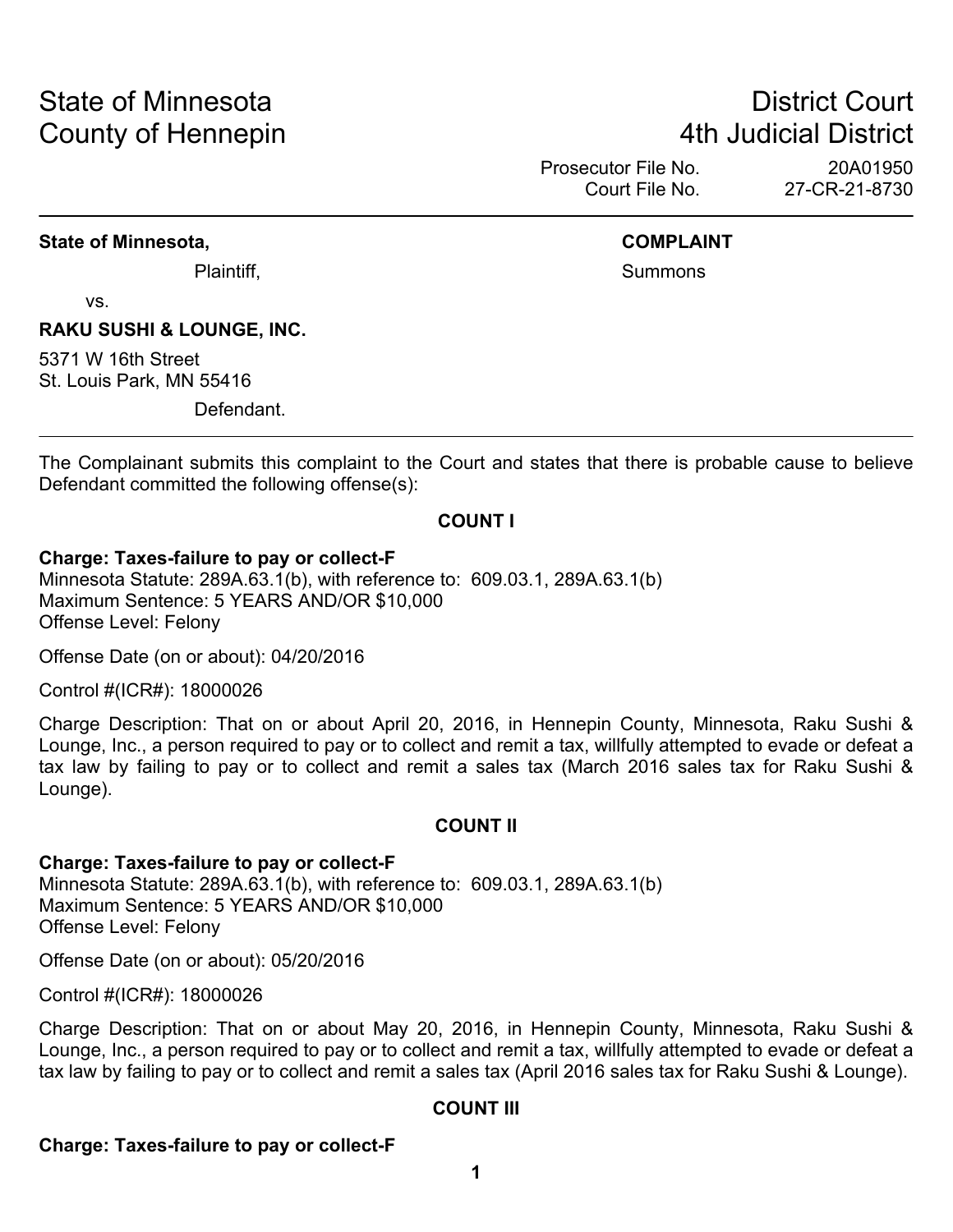Minnesota Statute: 289A.63.1(b), with reference to: 609.03.1, 289A.63.1(b) Maximum Sentence: 5 YEARS AND/OR \$10,000 Offense Level: Felony

Offense Date (on or about): 06/20/2016

Control #(ICR#): 18000026

Charge Description: That on or about June 20, 2016, in Hennepin County, Minnesota, Raku Sushi & Lounge, Inc., a person required to pay or to collect and remit a tax, willfully attempted to evade or defeat a tax law by failing to pay or to collect and remit a sales tax (May 2016 sales tax for Raku Sushi & Lounge).

#### **COUNT IV**

#### **Charge: Taxes-failure to pay or collect-F**

Minnesota Statute: 289A.63.1(b), with reference to: 609.03.1, 289A.63.1(b) Maximum Sentence: 5 YEARS AND/OR \$10,000 Offense Level: Felony

Offense Date (on or about): 07/20/2016

Control #(ICR#): 18000026

Charge Description: That on or about July 20, 2016, in Hennepin County, Minnesota, Raku Sushi & Lounge, Inc., a person required to pay or to collect and remit a tax, willfully attempted to evade or defeat a tax law by failing to pay or to collect and remit a sales tax (June 2016 sales tax for Raku Sushi & Lounge).

#### **COUNT V**

#### **Charge: Taxes-failure to pay or collect-F**

Minnesota Statute: 289A.63.1(b), with reference to: 609.03.1, 289A.63.1(b) Maximum Sentence: 5 YEARS AND/OR \$10,000 Offense Level: Felony

Offense Date (on or about): 08/17/2016

Control #(ICR#): 18000026

Charge Description: That on or about August 17, 2016, in Hennepin County, Minnesota, Raku Sushi & Lounge, Inc., a person required to pay or to collect and remit a tax, willfully attempted to evade or defeat a tax law by failing to pay or to collect and remit a sales tax (July 2016 sales tax for Raku Sushi & Lounge).

#### **COUNT VI**

#### **Charge: Taxes-failure to pay or collect-F** Minnesota Statute: 289A.63.1(b), with reference to: 609.03.1, 289A.63.1(b) Maximum Sentence: 5 YEARS AND/OR \$10,000 Offense Level: Felony

Offense Date (on or about): 09/16/2016

Control #(ICR#): 18000026

Charge Description: That on or about September 16, 2016, in Hennepin County, Minnesota, Raku Sushi & Lounge, Inc., a person required to pay or to collect and remit a tax, willfully attempted to evade or defeat a tax law by failing to pay or to collect and remit a sales tax (August 2016 sales tax for Raku Sushi & Lounge).

#### **COUNT VII**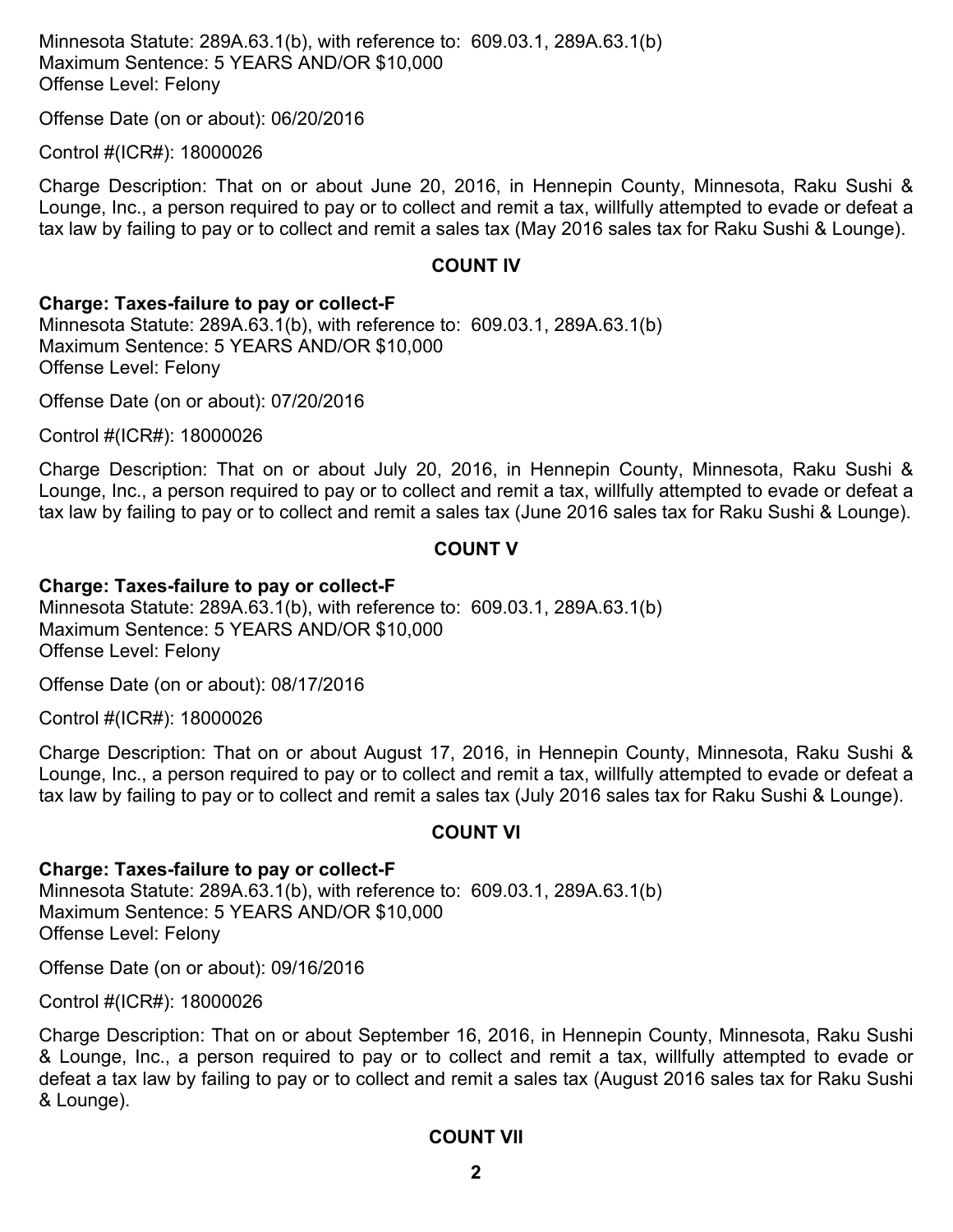#### **Charge: Taxes-failure to pay or collect-F**

Minnesota Statute: 289A.63.1(b), with reference to: 609.03.1, 289A.63.1(b) Maximum Sentence: 5 YEARS AND/OR \$10,000 Offense Level: Felony

Offense Date (on or about): 10/17/2016

Control #(ICR#): 18000026

Charge Description: That on or about October 17, 2016, in Hennepin County, Minnesota, Raku Sushi & Lounge, Inc., a person required to pay or to collect and remit a tax, willfully attempted to evade or defeat a tax law by failing to pay or to collect and remit a sales tax (September 2016 sales tax for Raku Sushi & Lounge).

#### **COUNT VIII**

#### **Charge: Taxes-failure to pay or collect-F**

Minnesota Statute: 289A.63.1(b), with reference to: 609.03.1, 289A.63.1(b) Maximum Sentence: 5 YEARS AND/OR \$10,000 Offense Level: Felony

Offense Date (on or about): 11/21/2016

Control #(ICR#): 18000026

Charge Description: That on or about November 21, 2016, in Hennepin County, Minnesota, Raku Sushi & Lounge, Inc., a person required to pay or to collect and remit a tax, willfully attempted to evade or defeat a tax law by failing to pay or to collect and remit a sales tax (October 2016 sales tax for Raku Sushi & Lounge).

#### **COUNT IX**

#### **Charge: Taxes-failure to pay or collect-F**

Minnesota Statute: 289A.63.1(b), with reference to: 609.03.1, 289A.63.1(b) Maximum Sentence: 5 YEARS AND/OR \$10,000 Offense Level: Felony

Offense Date (on or about): 12/19/2016

Control #(ICR#): 18000026

Charge Description: That on or about December 19, 2016, in Hennepin County, Minnesota, Raku Sushi & Lounge, Inc., a person required to pay or to collect and remit a tax, willfully attempted to evade or defeat a tax law by failing to pay or to collect and remit a sales tax (November 2016 sales tax for Raku Sushi & Lounge).

#### **COUNT X**

#### **Charge: Taxes-failure to pay or collect-F**

Minnesota Statute: 289A.63.1(b), with reference to: 609.03.1, 289A.63.1(b) Maximum Sentence: 5 YEARS AND/OR \$10,000 Offense Level: Felony

Offense Date (on or about): 01/20/2017

Control #(ICR#): 18000026

Charge Description: That on or about January 20, 2017, in Hennepin County, Minnesota, Raku Sushi & Lounge, Inc., a person required to pay or to collect and remit a tax, willfully attempted to evade or defeat a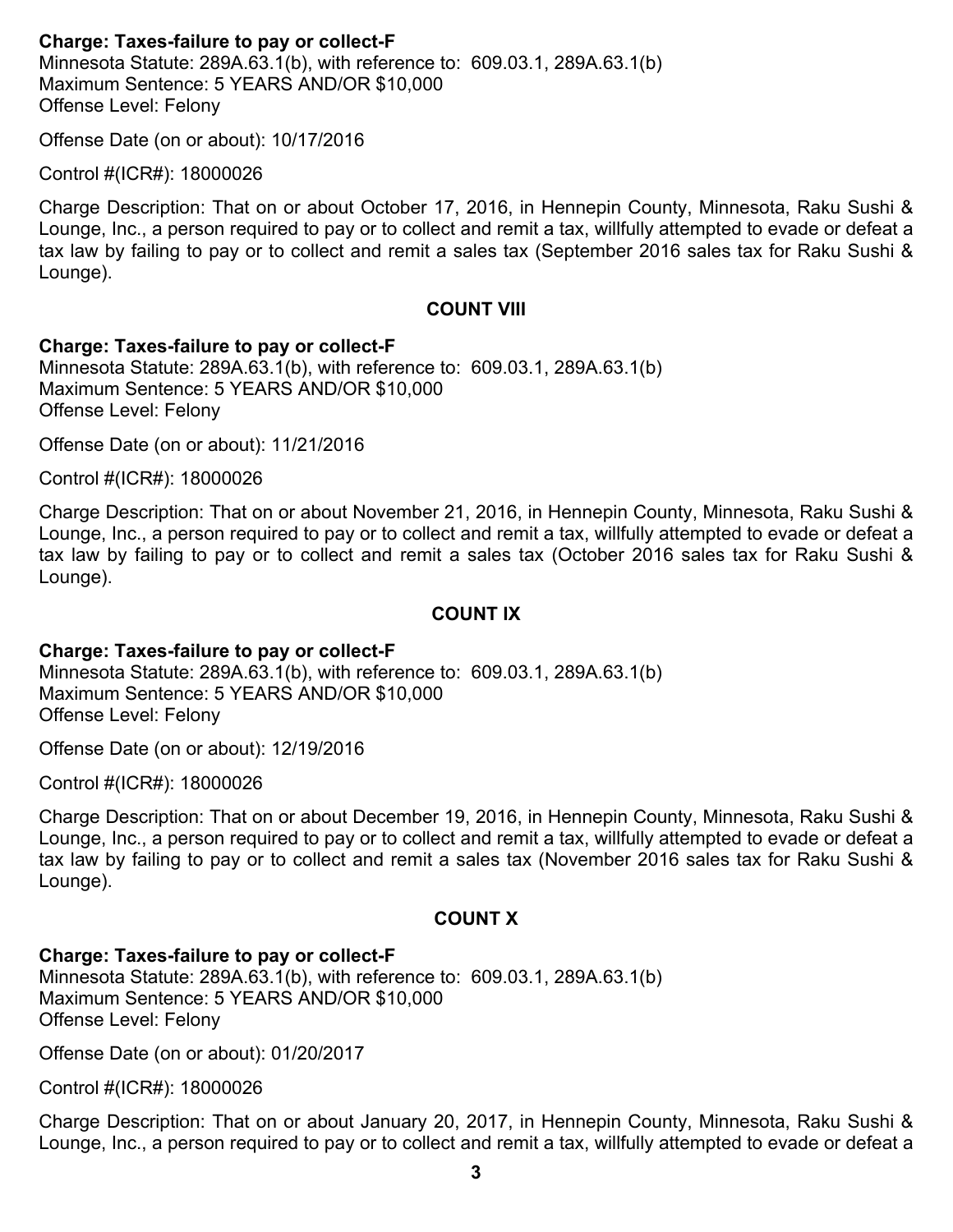tax law by failing to pay or to collect and remit a sales tax (December 2016 sales tax for Raku Sushi & Lounge).

#### **COUNT XI**

#### **Charge: Taxes-failure to pay or collect-F**

Minnesota Statute: 289A.63.1(b), with reference to: 609.03.1, 289A.63.1(b) Maximum Sentence: 5 YEARS AND/OR \$10,000 Offense Level: Felony

Offense Date (on or about): 03/20/2017

Control #(ICR#): 18000026

Charge Description: That on or about March 20, 2017, in Hennepin County, Minnesota, Raku Sushi & Lounge, Inc., a person required to pay or to collect and remit a tax, willfully attempted to evade or defeat a tax law by failing to pay or to collect and remit a sales tax (February 2017 sales tax for Raku Sushi & Lounge).

#### **COUNT XII**

### **Charge: Taxes-failure to pay or collect-F**

Minnesota Statute: 289A.63.1(b), with reference to: 609.03.1, 289A.63.1(b) Maximum Sentence: 5 YEARS AND/OR \$10,000 Offense Level: Felony

Offense Date (on or about): 04/17/2017

Control #(ICR#): 18000026

Charge Description: That on or about April 17, 2017, in Hennepin County, Minnesota, Raku Sushi & Lounge, Inc., a person required to pay or to collect and remit a tax, willfully attempted to evade or defeat a tax law by failing to pay or to collect and remit a sales tax (March 2017 sales tax for Raku Sushi & Lounge).

#### **COUNT XIII**

#### **Charge: Taxes-failure to pay or collect-F**

Minnesota Statute: 289A.63.1(b), with reference to: 609.03.1, 289A.63.1(b) Maximum Sentence: 5 YEARS AND/OR \$10,000 Offense Level: Felony

Offense Date (on or about): 05/19/2017

Control #(ICR#): 18000026

Charge Description: That on or about May 19, 2017, in Hennepin County, Minnesota, Raku Sushi & Lounge, Inc., a person required to pay or to collect and remit a tax, willfully attempted to evade or defeat a tax law by failing to pay or to collect and remit a sales tax (April 2017 sales tax for Raku Sushi & Lounge).

#### **COUNT XIV**

**Charge: Taxes-failure to pay or collect-F** Minnesota Statute: 289A.63.1(b), with reference to: 609.03.1, 289A.63.1(b) Maximum Sentence: 5 YEARS AND/OR \$10,000 Offense Level: Felony

Offense Date (on or about): 06/16/2017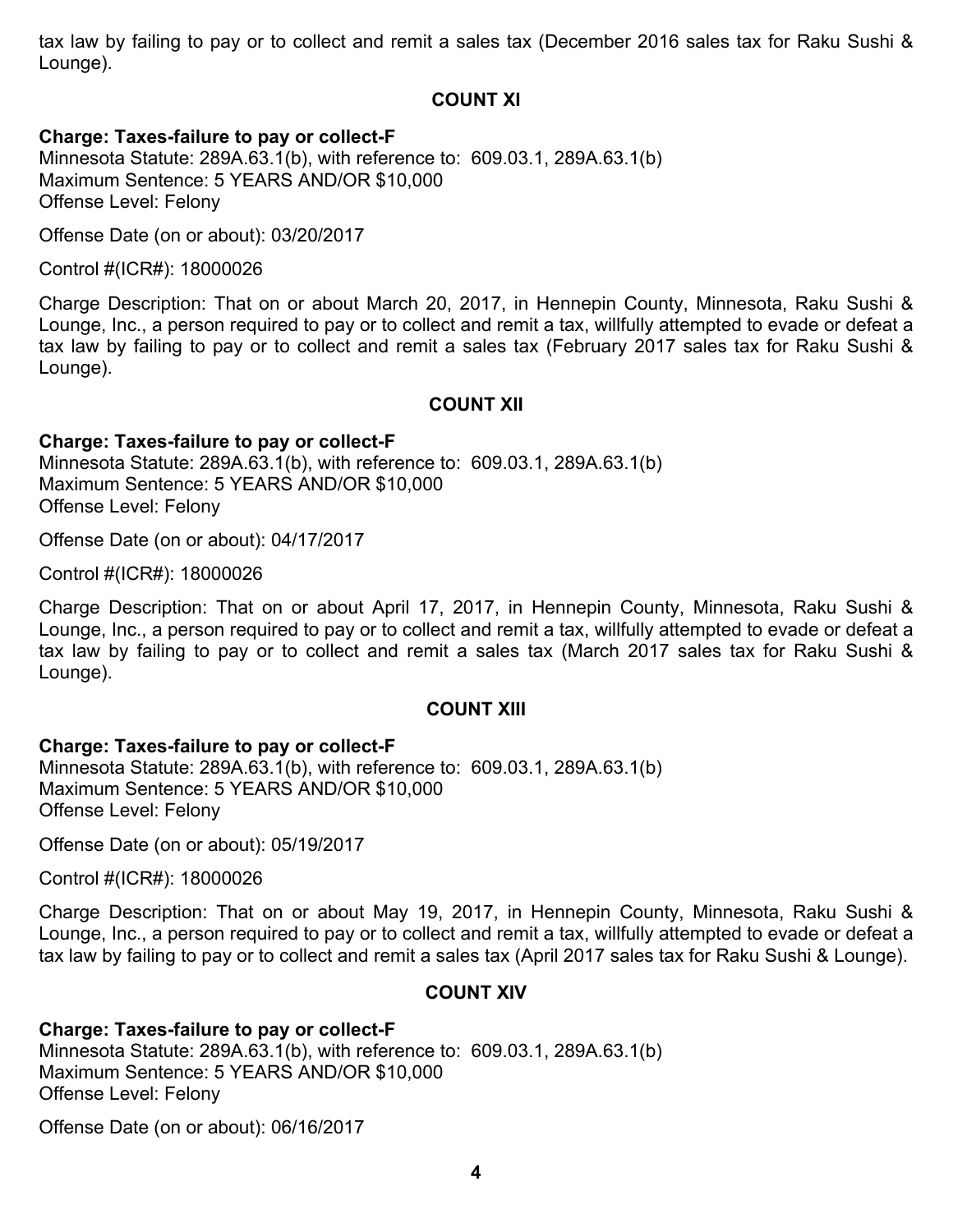#### Control #(ICR#): 18000026

Charge Description: That on or about June 16, 2017, in Hennepin County, Minnesota, Raku Sushi & Lounge, Inc., a person required to pay or to collect and remit a tax, willfully attempted to evade or defeat a tax law by failing to pay or to collect and remit a sales tax (May 2017 sales tax for Raku Sushi & Lounge).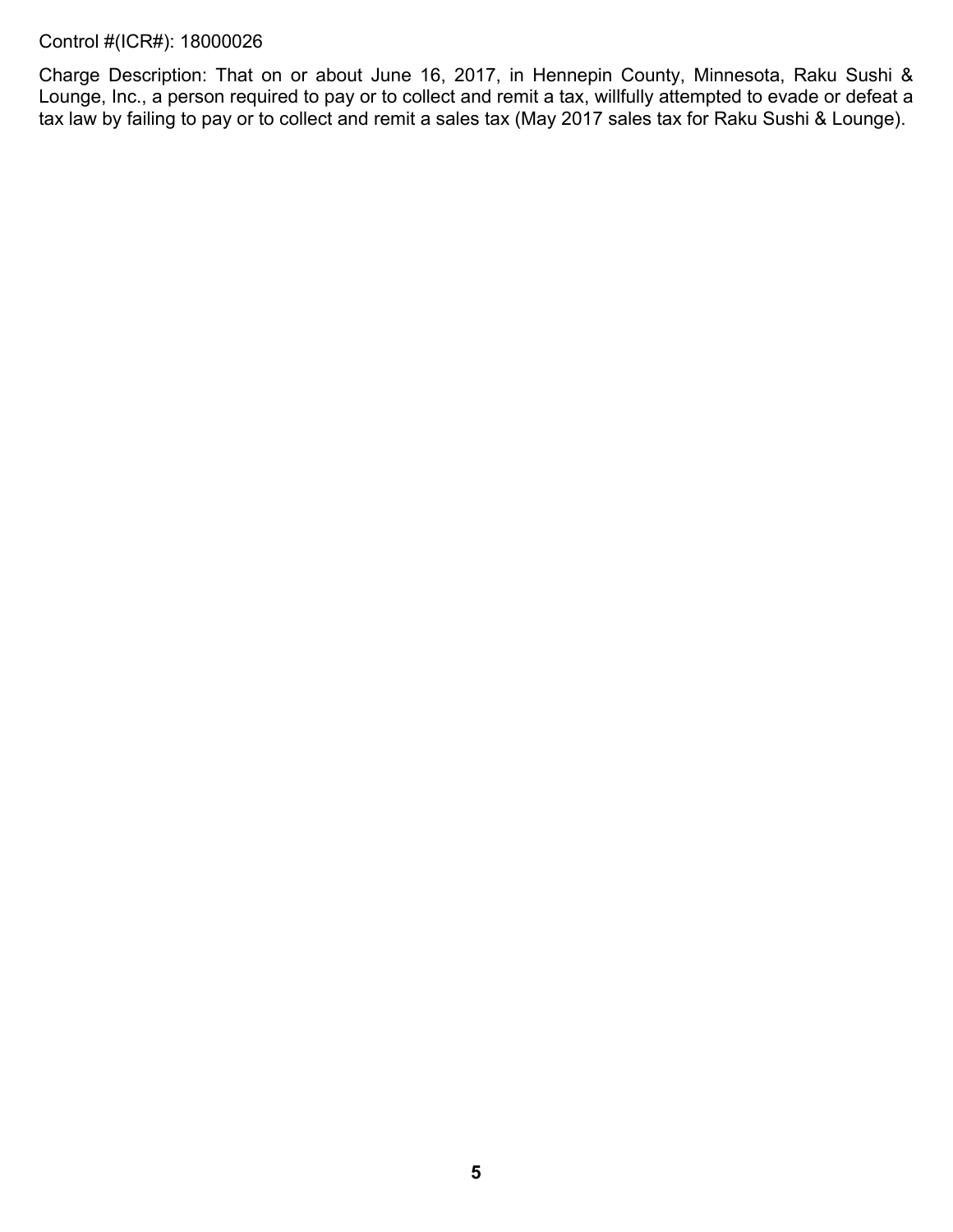### **STATEMENT OF PROBABLE CAUSE**

Your Complainant is a Revenue Special Investigator with the Criminal Investigation Division ("CID" herein) of the Minnesota Department of Revenue ("MDOR" herein), and in that capacity, is familiar with tax procedures and requirements of the State of Minnesota and has access to tax records for both individuals and business entities in the State of Minnesota. Your Complainant believes the following facts establish probable cause:

On March 29, 2018, CID investigators began investigating two restaurants, Defendant RAKU SUSHI & LOUNGE ("Raku SLP" herein) located in St. Louis Park, Hennepin County, Minnesota and Raku ("Raku EDA" herein) in Edina, Hennepin County, Minnesota, after the Sales and Use Tax Division at MDOR had been auditing Raku SLP and found information supporting sales suppression through use of a sales suppression device (also known as a "zapper") and underreporting of sales and ownership ties to Raku EDA. Co-defendant SU QIAN, aka "Audrey" (DOB 4/13/1978) and her business partner and co-defendant, XU SHENG WANG (DOB 12/7/1975) aka "Jacky," were identified as the main shareholders and operators of the restaurants. As described in more detail below, the investigation revealed that Qian and Wang had lowered the taxable sales at both restaurants and provided the manipulated sales amounts to their accountant, Ning "Amber" Liu, for both restaurants. Because Liu relied on the fraudulent numbers provided to her by Qian and Wang, the sales tax returns in almost every month from March 2016 through June 2017 materially misrepresented the sales at Raku SLP and Raku EDA.

Evidence that the taxable sales had been lowered included the discovery of daily sales reports for Raku SLP from March 2016 through June 2017. These records were compared to records that had been provided to MDOR auditors by Qian and the records showed different amounts of sales for the same days. Two USBs containing software capable of suppressing sales were also found in Qian's purse. Further, an analysis of the POS systems for the restaurants showed that sales suppression had occurred within the system.

#### Initial Investigation

The investigation began with a thorough look at the business records associated with the restaurants to confirm that Qian and Wang were the owners and operators. According to Secretary of State records, Raku, Inc. (Raku EDA) was filed with the Secretary of State on October 13, 2009 and listed Wang as an incorporator and Qian as the CEO. A review of MDOR's records showed that Wang was listed as a business corporate officer for Raku EDA and that it was required to file monthly sales and use tax returns beginning on January 1, 2010. Investigators discovered that Raku EDA had been filing S-Corp returns from 2010 through 2018. The K-1 documents showed Qian as the 70% owner of the business and Wang as a 30% owner.

Secretary of State records indicated that Raku Sushi & Lounge's (Raku SLP) incorporation paperwork was filed on April 10, 2012. In the paperwork, Qian was listed as the registered agent and an incorporator, and on the website, Qian was listed as the CEO. MDOR's records showed Qian as a business corporate officer for Raku SLP, and Wang was listed as the e-services Master for the filing account. Records showed that Raku SLP had been filing S-Corp returns for tax periods 2012 through 2018. The K-1 documents showed Qian owned 50% of the company while Wang owned 30% and another individual, B.J.W., was a 20% owner.

Investigators examined numerous records obtained in the course of the investigation including daily sales reports for Raku SLP from January 2016 through part of May 2017 that were provided to auditors in August 2017. Investigators also subpoenaed bank records for the businesses and discovered that Raku SLP and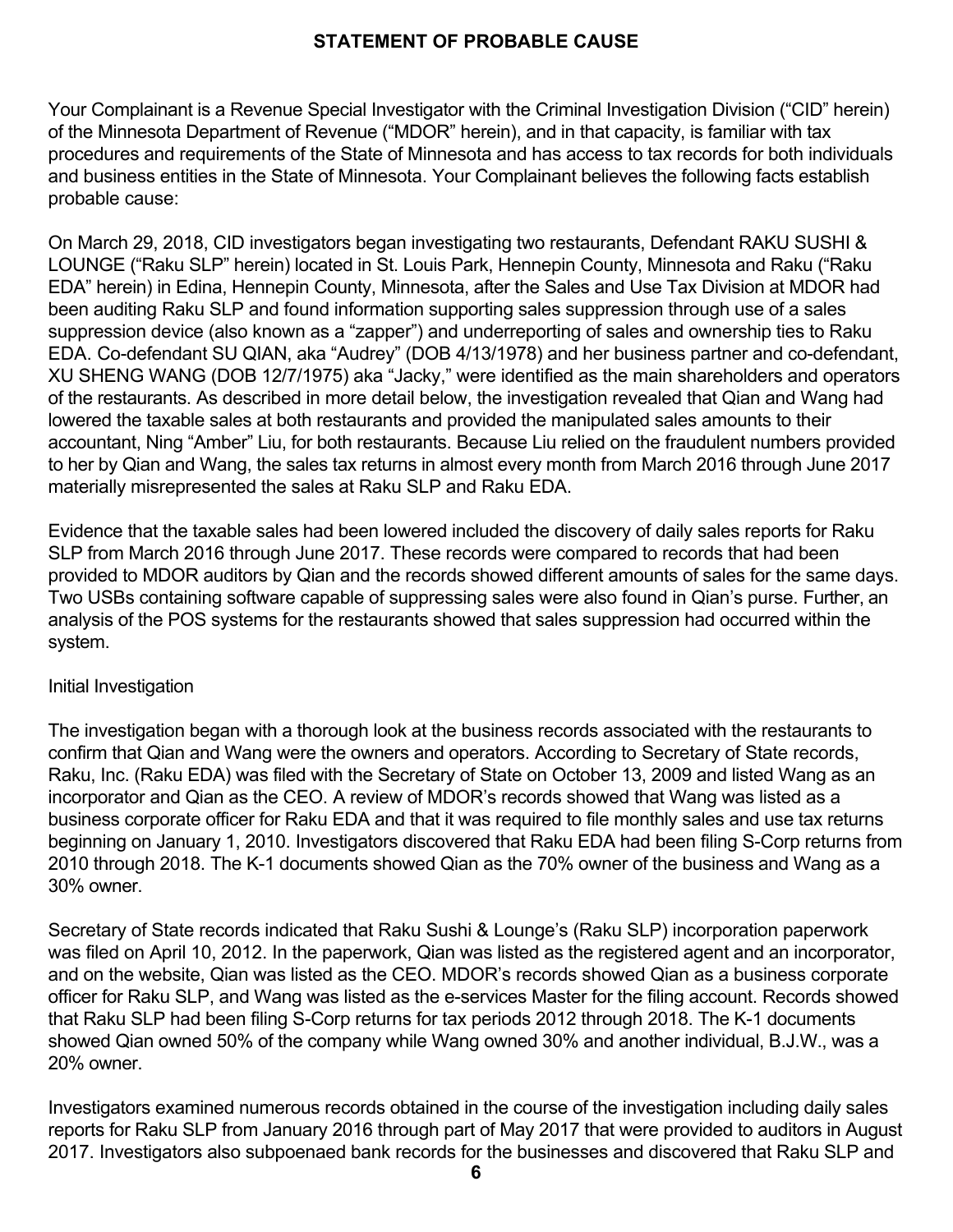Raku EDA had several bank and credit card accounts which authorized either or both Qian and Wang to act on behalf of these entities. Bank records showed no cash deposits into the businesses' respective checking accounts, but there were large unexplained withdrawals (approximately \$566,000 in 2016, approximately \$500,000 in 2017, and approximately \$103,000 in the first three months of 2018) that did not appear to be related to payroll or identified as shareholder income. Qian and Wang completed most of these withdrawals.

Investigators also obtained records from the merchant services used by Raku EDA and Raku SLP. These records (minus 7.725% tax and 15% tip) were compared to the actual reported sales to determine an approximation of cash sales and cash percentages. This showed that the yearly cash percentages for these restaurants appeared to be much lower than the Minnesota audit standards for restaurants concerning cash sales.

#### Search Warrants

On July 17, 2018, six search warrants were executed at the homes of Qian, Wang, and B.J.W., as well as the two restaurants and Ning Liu's office of Liu, Inc. CPA.

In Qian's home, investigators found daily sales reports for Raku EDA and Raku SLP as well as a composition book with Raku SLP daily reports and credit card reports for a number of months. An audit notice for Raku EDA was also found amongst these records. Investigators found a purchase agreement for the software license and hardware for a point of sale system on September 27, 2017 from JHL Tech Inc. to Raku EDA. Investigators also found two USB drives in Qian's purse in her home that contained business and personal information and an executable program called Happy World.exe, a program that can be used to suppress sales. Forensics showed that the Happy World program was created on one of the USBs on November 12, 2012 and created on the other drive on March 25, 2016. The Happy World programs on both USBs were last accessed on May 3, 2018.

At Raku EDA, investigators found daily sales reports for both Raku EDA and Raku SLP and two POS systems were seized. A notebook was found with information about the point of sale system, and on one page, the words "Happy World" were written. This was followed by written instructions to delete and remove selected orders and rearrange order numbers.

### Analysis of Records and Tax Deficiency

Investigators compared the records found in Qian's home and restaurants to the records that had been provided to MDOR during the initial audit. The comparison revealed discrepancies between the two sets of financial records. For example, the sales report for August 13, 2016 that had been provided during the audit of Raku SLP showed 94 orders that totaled \$3,691.03 plus \$292.37 in tax for a sales total of \$3,983.40. Investigators found a different sales report in the basement of Qian's residence for August 13, 2016 that showed the same amount of orders (94), but a larger total of sales and tax on those sales. Specifically, the sales amounted to \$4,033.53 plus \$320.23 in tax for a total of \$4,353.76. The comparison of these reports showed that, between March 2016 and May 2017, the sales reports used to prepare the tax returns for Raku SLP consistently showed lower sales amounts than sales reports found in Qian's home and the restaurants. Using these reports, investigators determined that Qian and Wang had methodically under-reported sales at Raku SLP by the following amounts:

March 2016: \$7,478 of under-reported sales April 2016: \$6,340 of under-reported sales May 2016: \$4,429 of under-reported sales June 2016: \$6,514 of under-reported sales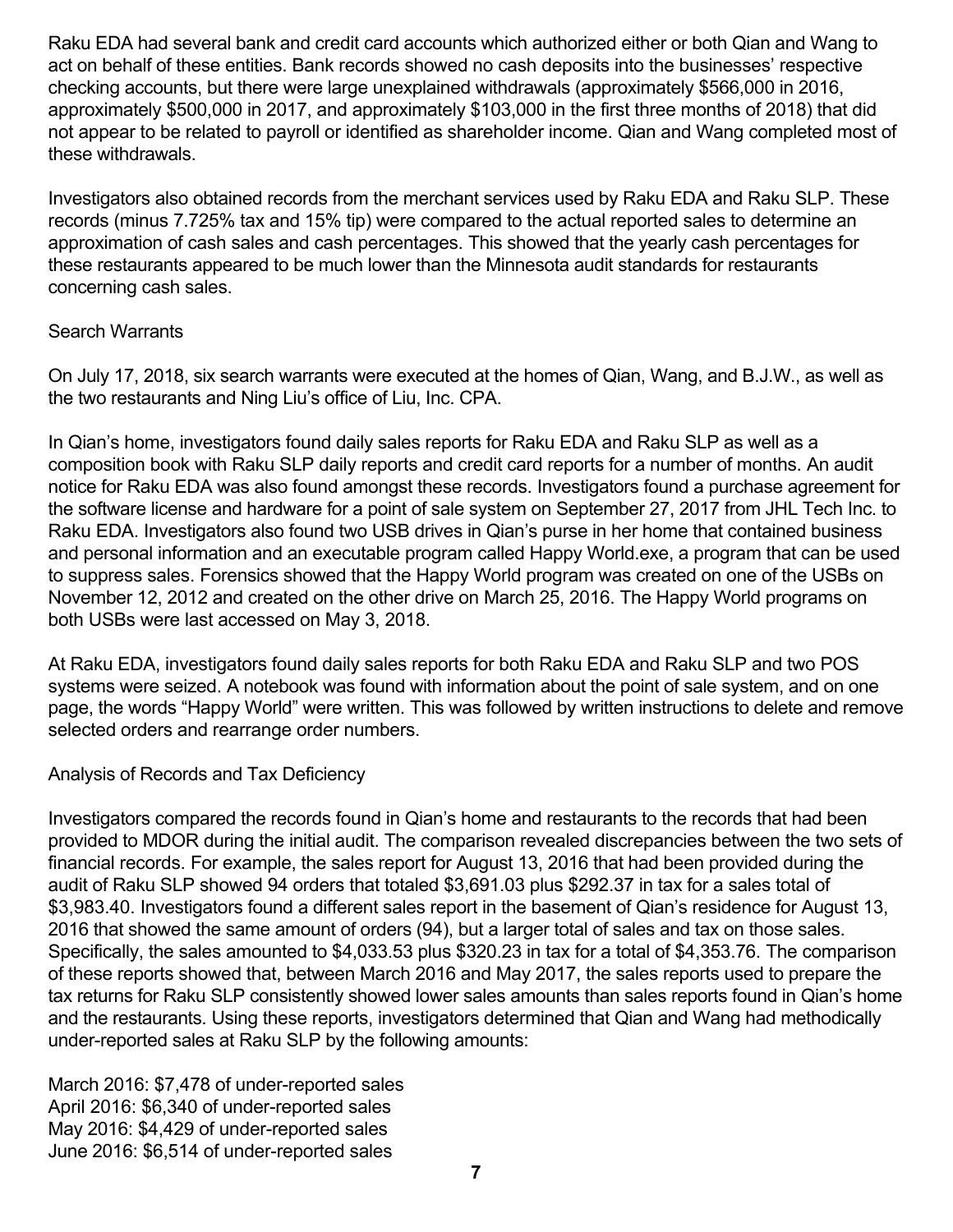July 2016: \$6,023 of under-reported sales August 2016: \$5,358 of under-reported sales September 2016: \$5,005 of under-reported sales October 2016: \$4,889 of under-reported sales November 2016: \$4,926 of under-reported sales December 2016: \$658.26 of under-reported sales February 2017: \$5,329 of under-reported sales March 2017: \$4,538 of under-reported sales April 2017: \$5,905 of under-reported sales May 2017: \$25,527 of under-reported sales

A tax deficiency was calculated based on the under-reported sales for this time period that showed a total of \$11,257.12 in outstanding tax, penalties, and interest was due.

Additionally, the POS systems seized from Raku EDA and Raku SLP were both analyzed for evidence that a sales suppression device had been used. Both databases showed evidence of sales suppression. POS systems can be used to void orders for legitimate purposes such as when an order is placed through a food delivery service like DoorDash. The DoorDash order is received electronically by the restaurant and entered separately into the POS system so the restaurant kitchen knows what to prepare. After this, the orders are voided because they are paid at a later date by the food delivery company. Voiding a ticket cancels the ticket, but the order line item in the POS database would remain. However, through the use of a suppression sales device like Happy World, the user can delete whole line items and orders or reduce all sales by a specified percentage. These types of alterations leave behind traces of evidence such as gaps in the order detail numbers and order times that do not make sense.

Investigators analyzed the Raku EDA POS database for sales information between July 21, 2017 and July 16, 2018. The data obtained and estimates drawn from the data are shown below:

- A. Total Missing Line Items: 76,435
- B. Average Line Item Price of Recorded Sales: \$8.46
- C. Estimated Missing Sales (A x B): \$646,640.10
- D. Estimated Unremitted Sales Tax (C x Sales Tax Rate): \$54,451.33

Investigators also analyzed the Raku SLP POS database for sales information between April 11, 2017 through July 16, 2018. The data obtained and estimates drawn from the data are shown below:

- A. Total Missing Line Items: 288,800
- B. Average Line Item Price of Recorded Sales: \$8.39
- C. Estimated Missing Sales (A x B): \$2,423,032
- D. Estimated Unremitted Sales Tax (C x Sales Tax Rate): \$185,204.07

The deleted line items indicate that a sales suppression device was used on the POS systems at Raku EDA and Raku SLP. The average line item price used in this calculation assumes that deleted sales follow the same pattern as the sales that were recorded in each respective POS database.

#### **Interviews**

Investigators interviewed B.J.W who stated that he is a 20% owner at Raku SLP and his main role at the restaurant is working as a cook. He noted that Qian and Wang were the other owners. He stated that he does not run the POS system, but he has helped Wang run "dailies" previously when Wang is not there. He stated that he does not run monthly reports, but Wang turns over the reports to the accountant, Amber Liu.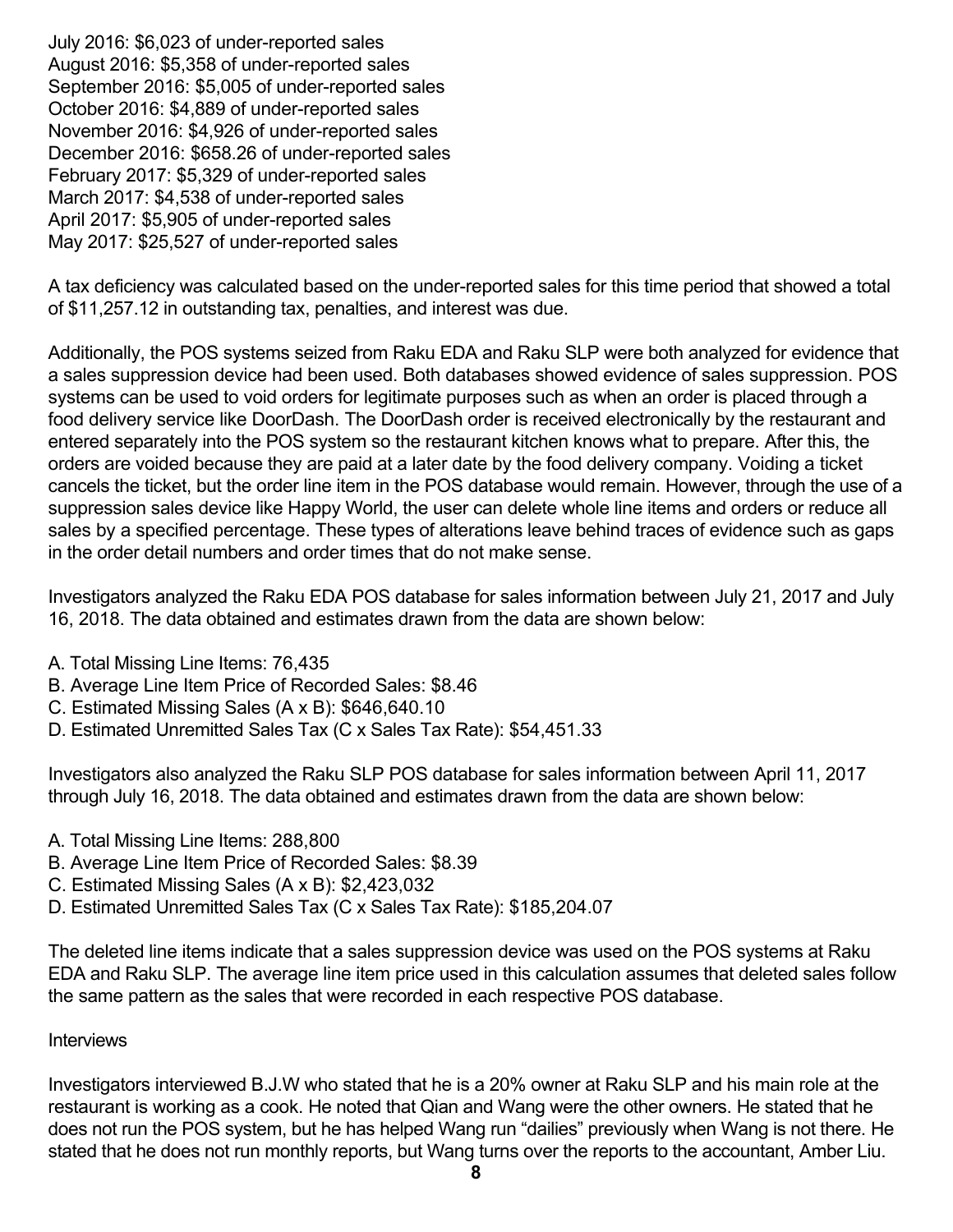B.J.W. reported that he receives a W-2 wage for his cooking duties and he also received dividends from the business, but there was no schedule for receiving the dividends.

Several employees at Raku EDA were also interviewed. One stated that he never touches the POS system and that Qian clocks him in and out. He said that Qian was the owner and she opens and closes the POS. The employee identified Wang as "the boss" and stated that Wang shuts down the computers when the restaurant closes. Another employee reported that she does not have a passcode for the POS (she used a square key for access), but some employees did use passcodes. She said that Qian is the main person on the POS system. She said that she sometimes closes the restaurant and runs daily reports and leaves them next to the POS for Qian or Wang. She reported that the reports are then stapled into a notebook. The employee told investigators that "Audrey" (Qian) runs the monthly reports.

Investigators spoke with Hailong ("Jeff") Li who confirmed that he operated a business that sold POS systems and a program named Happy World to various businesses. Li further reported that the Happy World program can be used to alter sales on a POS system, thereby lowering the business's sales tax that should be remitted. He believed that the customers who purchased Happy World from him were aware of the deletion and manipulation capabilities of the program. Li reported that he sold POS systems to Qian for her businesses Raku EDA and Raku SLP and that he dealt directly with Qian and gave her the instructions for the use of Happy World concerning the deleting of items and rearranging order numbers.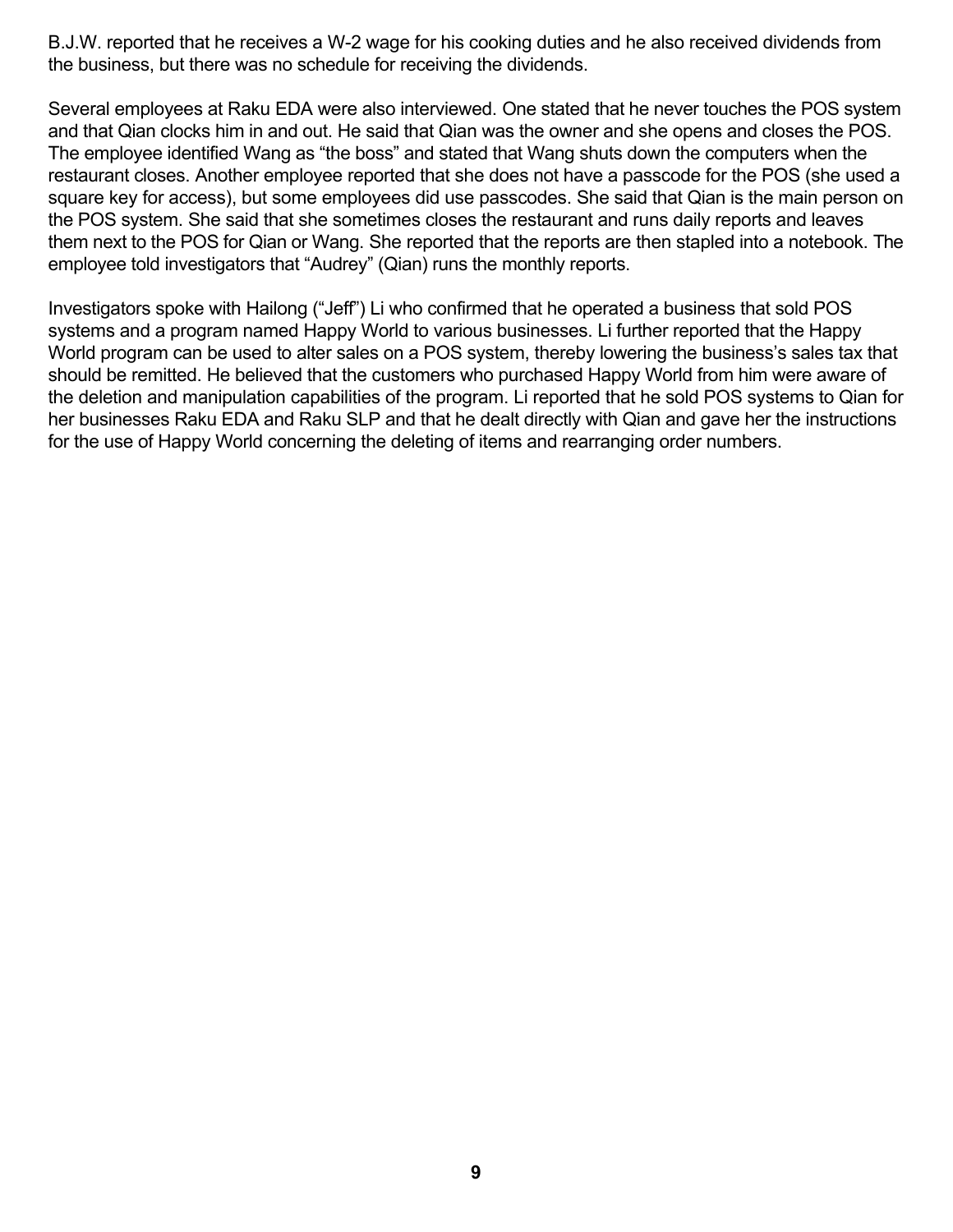#### **SIGNATURES AND APPROVALS**

Complainant requests that Defendant, subject to bail or conditions of release, be: (1) arrested or that other lawful steps be taken to obtain Defendant's appearance in court; or (2) detained, if already in custody, pending further proceedings; and that said Defendant otherwise be dealt with according to law.

Complainant declares under penalty of perjury that everything stated in this document is true and correct. Minn. Stat. § 358.116; Minn. R. Crim. P. 2.01, subds. 1, 2.

**Complainant Gary Charboneau Electronically Signed:** Revenue Special Investigator 600 Robert Street N St. Paul, MN 55146-6590 Badge: 12

05/05/2021 03:26 PM Ramsey County, Minnesota

Being authorized to prosecute the offenses charged, I approve this complaint.

**Prosecuting Attorney** Raina M. Urton **Electronically Signed:** Raina M. Urton 300 S 6th St Minneapolis, MN 55487 (612) 348-5550

05/05/2021 02:50 PM

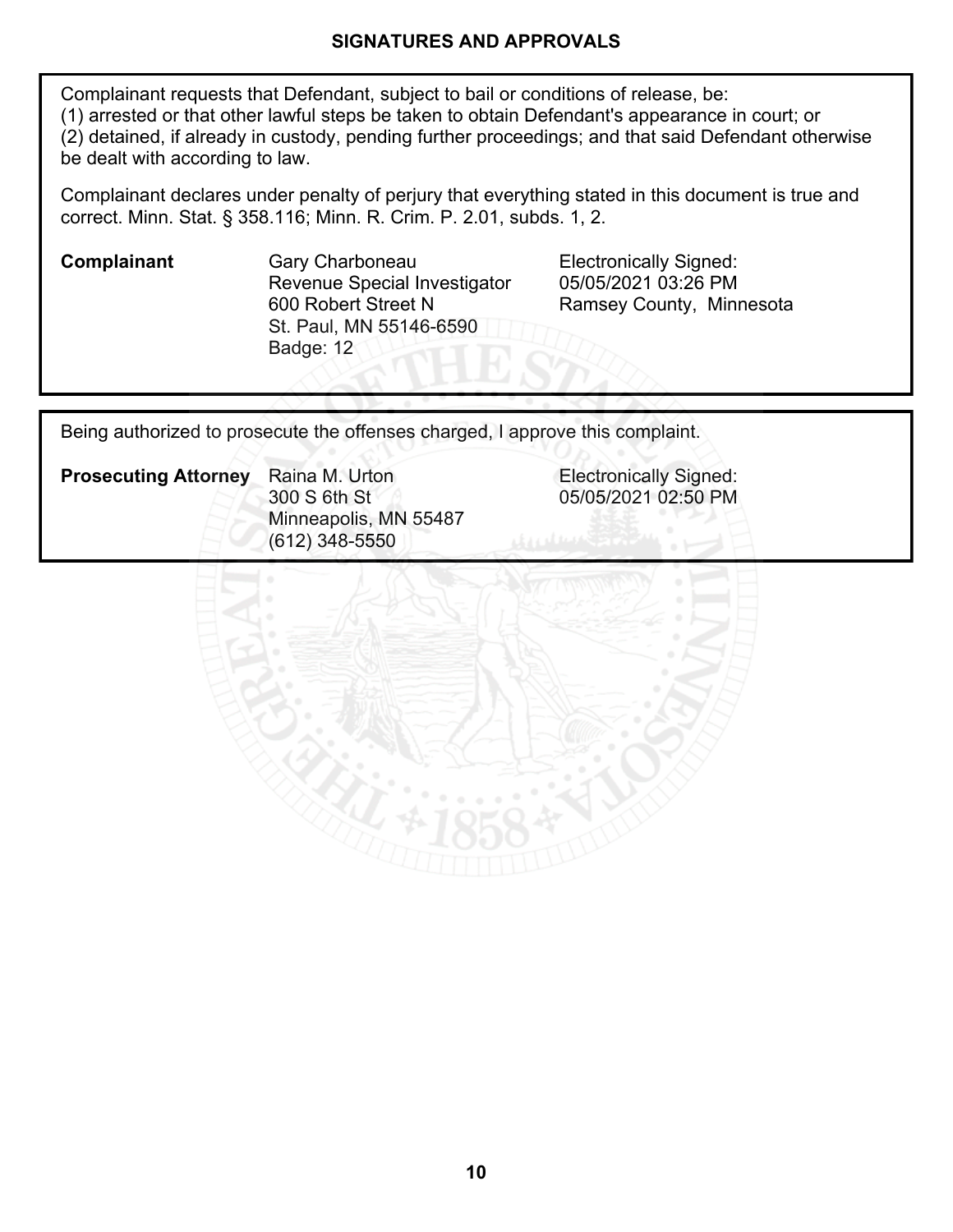#### **FINDING OF PROBABLE CAUSE**

From the above sworn facts, and any supporting affidavits or supplemental sworn testimony, I, the Issuing Officer, have determined that probable cause exists to support, subject to bail or conditions of release where applicable, Defendant's arrest or other lawful steps be taken to obtain Defendant's appearance in court, or Defendant's detention, if already in custody, pending further proceedings. Defendant is therefore charged with the above-stated offense(s).

| UE DEFENDAI |  |
|-------------|--|

# **X SUMMONS**

THEREFORE YOU, THE DEFENDANT, ARE SUMMONED to appear as directed in the Notice of Hearing before the above-named court to answer this complaint.

IF YOU FAIL TO APPEAR in response to this SUMMONS, a WARRANT FOR YOUR ARREST shall be issued.



To the Sheriff of the above-named county; or other person authorized to execute this warrant: I order, in the name of the State of Minnesota, that the Defendant be apprehended and arrested without delay and brought promptly before the court (if in session), and if not, before a Judge or Judicial Officer of such court without unnecessary delay, and in any event not later than 36 hours after the arrest or as soon as such Judge or Judicial Officer is available to be dealt with according to law.

*Execute in MN Only Execute Nationwide Execute in Border States*



Since the Defendant is already in custody, I order, subject to bail or conditions of release, that the Defendant continue to be detained pending further proceedings.

Bail: \$0.00 Conditions of Release:

This complaint, duly subscribed and sworn to or signed under penalty of perjury, is issued by the undersigned Judicial Officer as of the following date: May 5, 2021.

**Judicial Officer** Luis Bartolomei

District Court Judge

Electronically Signed: 05/05/2021 04:22 PM

Sworn testimony has been given before the Judicial Officer by the following witnesses:

| <b>COUNTY OF HENNEPIN</b><br><b>STATE OF MINNESOTA</b> |                                                                                                                                                        |  |  |  |
|--------------------------------------------------------|--------------------------------------------------------------------------------------------------------------------------------------------------------|--|--|--|
| <b>State of Minnesota</b><br><b>Plaintiff</b><br>VS.   | LAW ENFORCEMENT OFFICER RETURN OF SERVICE<br>I hereby Certify and Return that I have served a copy of this<br>Summons upon the Defendant herein named. |  |  |  |
| Raku Sushi & Lounge, Inc.<br>Defendant                 | Signature of Authorized Service Agent:                                                                                                                 |  |  |  |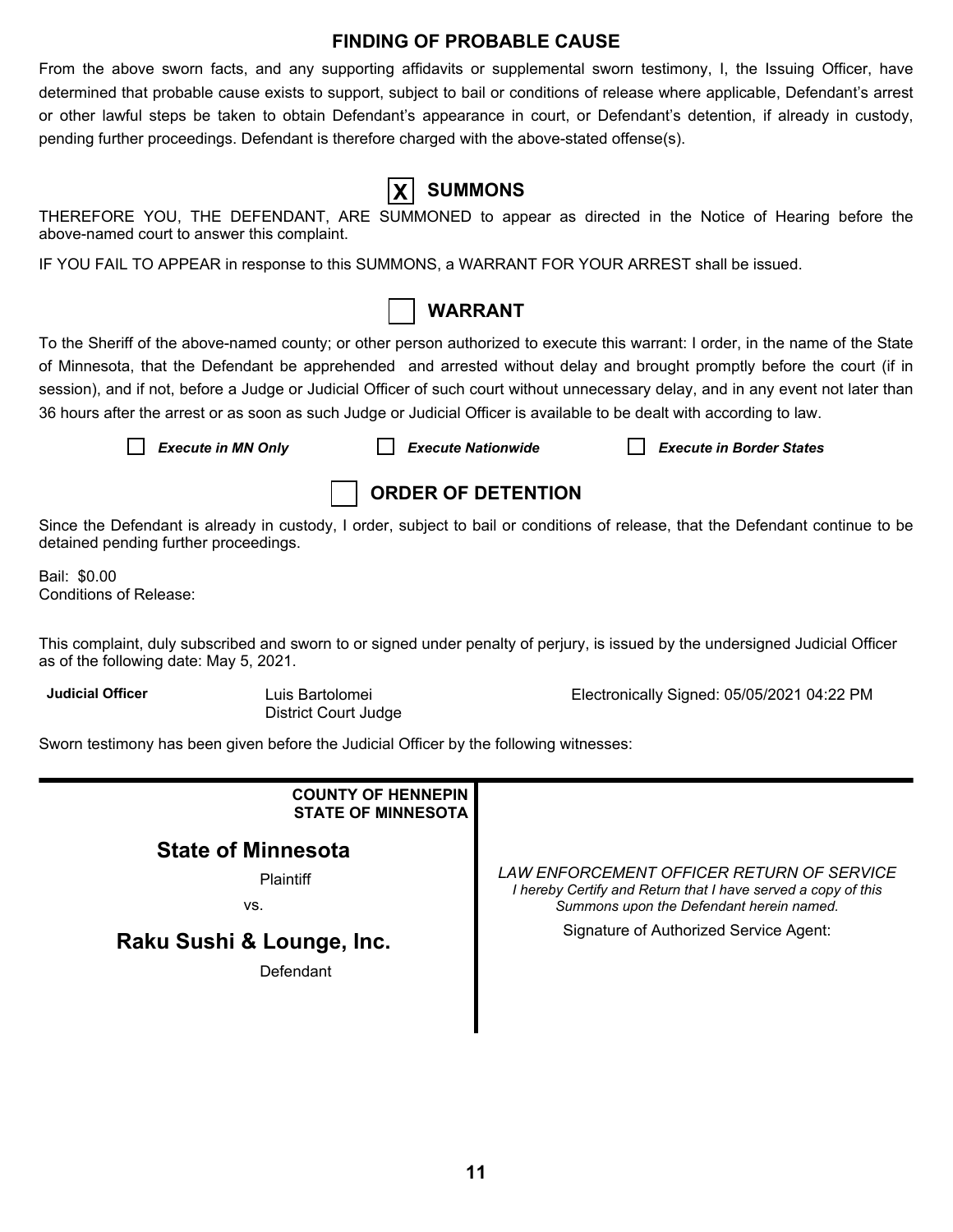# **DEFENDANT FACT SHEET**

Name: Name: Raku Sushi & Lounge, Inc. Address: 5371 W 16th Street St. Louis Park, MN 55416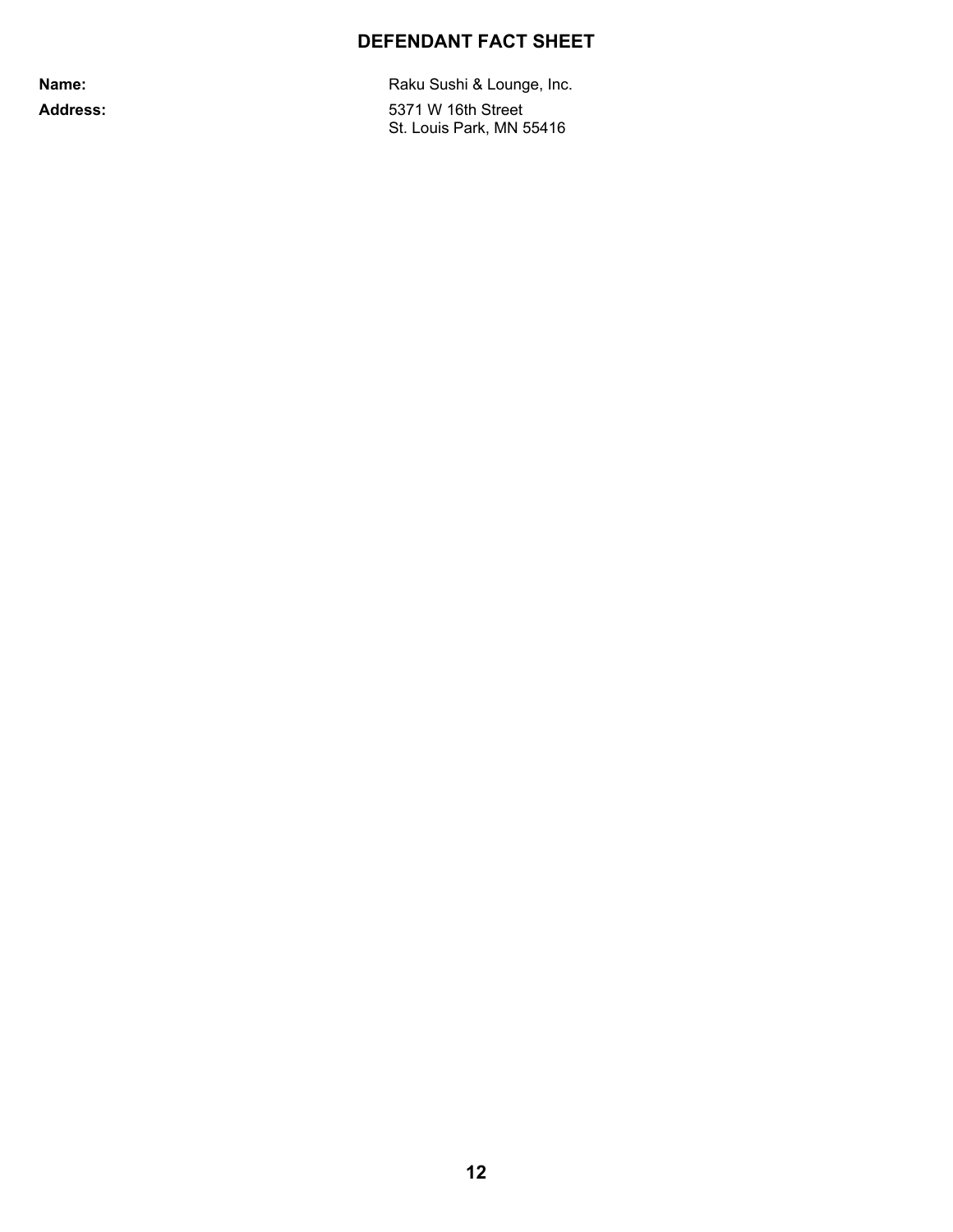# **STATUTE AND OFFENSE GRID**

| Cnt<br>Nbr     | <b>Statute</b><br><b>Type</b> | <b>Offense</b><br>Date(s) | <b>Statute Nbrs and Descriptions</b>                             | <b>Offense</b><br>Level | <b>MOC</b> | <b>GOC</b> Controlling<br><b>Agencies</b> | Case<br><b>Numbers</b> |
|----------------|-------------------------------|---------------------------|------------------------------------------------------------------|-------------------------|------------|-------------------------------------------|------------------------|
| 1              | Charge                        | 4/20/2016                 | 289A.63.1(b)<br>Taxes-failure to pay or collect-F                | Felony                  | Y1510      | MN062025Y                                 | 18000026               |
|                | Penalty                       | 4/20/2016                 | 289A.63.1(b)<br>Taxes-failure to pay or collect-F                | Felony                  | Y1510      | MN062025Y                                 | 18000026               |
|                | Penalty                       | 4/20/2016                 | 609.03.1<br>Punishment When Not Otherwise<br>Fixed-Felony        | Felony                  | Y1510      | MN062025Y                                 | 18000026               |
| 2              | Charge                        | 5/20/2016                 | 289A.63.1(b)<br>Taxes-failure to pay or collect-F                | Felony                  | Y1510      | MN062025Y                                 | 18000026               |
|                | Penalty                       | 5/20/2016                 | 289A.63.1(b)<br>Taxes-failure to pay or collect-F                | Felony                  | Y1510      | MN062025Y                                 | 18000026               |
|                | Penalty                       | 5/20/2016                 | 609.03.1<br>Punishment When Not Otherwise<br>Fixed-Felony        | Felony                  | Y1510      | MN062025Y                                 | 18000026               |
| 3              | Charge                        | 6/20/2016                 | 289A.63.1(b)<br>Taxes-failure to pay or collect-F                | Felony                  | Y1510      | MN062025Y                                 | 18000026               |
|                | Penalty                       | 6/20/2016                 | 289A.63.1(b)<br>Taxes-failure to pay or collect-F                | Felony                  | Y1510      | MN062025Y                                 | 18000026               |
|                | Penalty                       | 6/20/2016                 | 609.03.1<br>Punishment When Not Otherwise<br>Fixed-Felony        | Felony                  | Y1510      | MN062025Y                                 | 18000026               |
| 4              | Charge                        | 7/20/2016                 | 289A.63.1(b)<br>Taxes-failure to pay or collect-F                | Felony                  | Y1510      | MN062025Y                                 | 18000026               |
|                | Penalty                       | 7/20/2016                 | 289A.63.1(b)<br>Taxes-failure to pay or collect-F                | Felony                  | Y1510      | MN062025Y                                 | 18000026               |
|                | Penalty                       | 7/20/2016                 | 609.03.1<br>Punishment When Not Otherwise<br>Fixed-Felony        | Felony                  | Y1510      | MN062025Y                                 | 18000026               |
| 5              | Charge                        | 8/17/2016                 | 289A.63.1(b)<br>Taxes-failure to pay or collect-F                | Felony                  | Y1510      | MN062025Y                                 | 18000026               |
|                | Penalty                       | 8/17/2016                 | 289A.63.1(b)<br>Taxes-failure to pay or collect-F                | Felony                  | Y1510      | MN062025Y                                 | 18000026               |
|                | Penalty                       | 8/17/2016                 | 609.03.1<br><b>Punishment When Not Otherwise</b><br>Fixed-Felony | Felony                  | Y1510      | MN062025Y                                 | 18000026               |
| 6              | Charge                        | 9/16/2016                 | 289A.63.1(b)<br>Taxes-failure to pay or collect-F                | Felony                  | Y1510      | MN062025Y                                 | 18000026               |
|                | Penalty                       | 9/16/2016                 | 289A.63.1(b)<br>Taxes-failure to pay or collect-F                | Felony                  | Y1510      | MN062025Y                                 | 18000026               |
|                | Penalty                       | 9/16/2016                 | 609.03.1<br>Punishment When Not Otherwise<br>Fixed-Felony        | Felony                  | Y1510      | MN062025Y                                 | 18000026               |
| $\overline{7}$ | Charge                        | 10/17/2016                | 289A.63.1(b)<br>Taxes-failure to pay or collect-F                | Felony                  | Y1510      | MN062025Y                                 | 18000026               |
|                | Penalty                       | 10/17/2016                | 289A 63.1(b)<br>Taxes-failure to pay or collect-F                | Felony                  | Y1510      | MN062025Y                                 | 18000026               |
|                | Penalty                       | 10/17/2016                | 609.03.1<br>Punishment When Not Otherwise<br>Fixed-Felony        | Felony                  | Y1510      | MN062025Y                                 | 18000026               |
| 8              | Charge                        | 11/21/2016                | 289A.63.1(b)<br>Taxes-failure to pay or collect-F                | Felony                  | Y1510      | MN062025Y                                 | 18000026               |
|                | Penalty                       | 11/21/2016                | 289A.63.1(b)<br>Taxes-failure to pay or collect-F                | Felony                  | Y1510      | MN062025Y                                 | 18000026               |
|                | Penalty                       | 11/21/2016                | 609.03.1<br>Punishment When Not Otherwise<br>Fixed-Felony        | Felony                  | Y1510      | MN062025Y                                 | 18000026               |